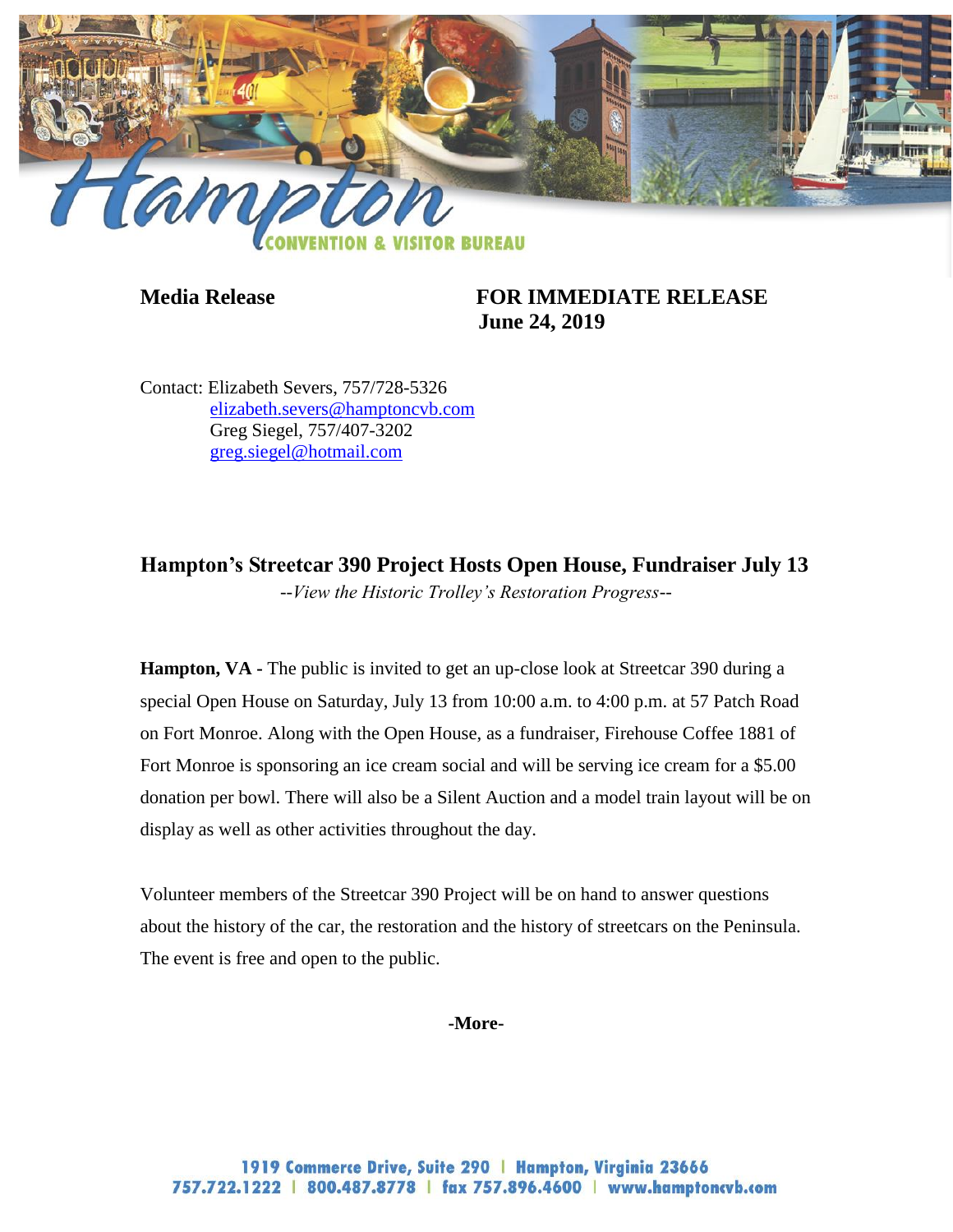### **Hampton's Streetcar 390 Project Hosts Open House, Fundraiser July 13– page 2**

"We waited a long time to get the restoration underway and we are now full steam ahead," said Streetcar 390 Project committee head Greg Siegel. "We will go as far as our funds will take us," Siegel added. "This open house will give the public a look at the progress after a few months of work. We will be holding periodic open houses throughout the years giving the community a chance to see the progress we are making in bringing the 390 back to life. The speed of the restoration will depend on how fundraising goes. The more money that is raised the faster the project can get done. We hope at this event to keep raising funds to keep the restoration going."

In August 2017, 71 years after it was removed from service, the last Hampton Streetcar, #390, was returned to Hampton for restoration. Over the last few years, the volunteer committee has raised funds to begin the multi-year restoration process that started in May 2019.

The Open House will be held at 57 Patch Road on Fort Monroe, where the streetcar is undergoing restoration. After arriving on Fort Monroe, follow the signs to the event location. For more information call the Hampton Visitor Center at 757-727-1102. Follow Hampton's Streetcar 390 Project on Facebook for the latest updates.

# **A Brief History of Hampton's Streetcar 390**

Built in 1917 and delivered to Hampton in 1918, the 390 was in use until January 1946. It was one of 20 remaining streetcars running before all streetcars were discontinued in favor of buses.

The 390 was built by the J.G. Brill Company of Philadelphia, PA. The car was of the type called a semi-convertible. This model featured windows that opened completely to let the

**-More-**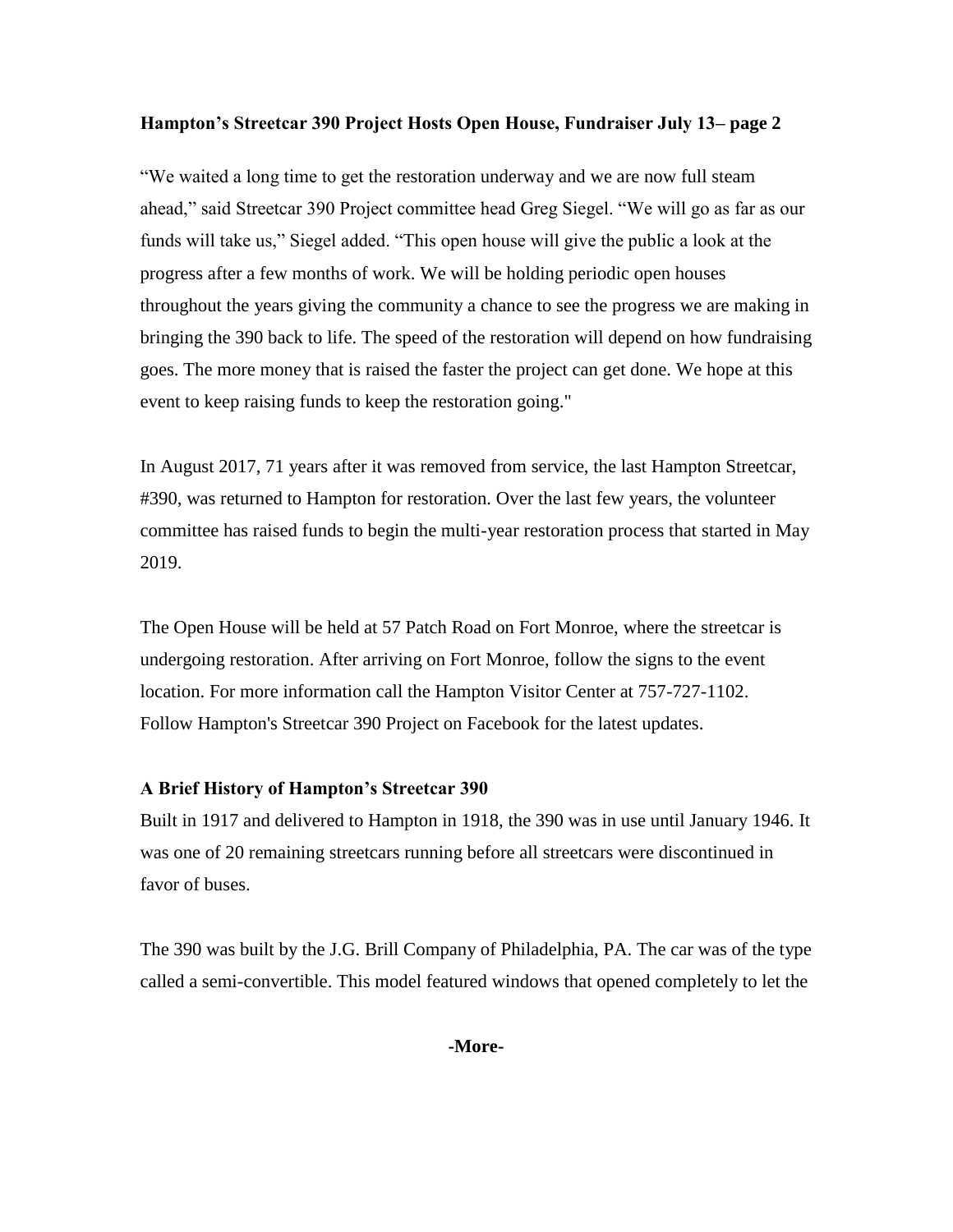### **Hampton's Streetcar 390 Project Hosts Open House, Fundraiser July 13– page 3**

air flow throughout the car making for a more comfortable ride for passengers than other models of the era. When the 390 arrived in Hampton it was 8'6" wide and 46'7" long, and could carry 52 seated passengers and approximately 47 standing, although this number was often exceeded during peak periods.

After it was pulled from service, the 390 was sold to John and Mary Anderson for \$100. It was moved to their Grafton property in York County, where the couple turned the car into their home where they lived until 1977.

While returning to Baltimore from Virginia Beach with his family in the summer of 1977, one of the members of the Baltimore Streetcar Museum noticed the streetcar along the side of Route 17, and stopped to inquire about it. The semi-convertible model was once common in Baltimore, but the museum did not have one in its collection. Arrangements were made to have the car donated to the Baltimore Streetcar Museum.

The 390 has been sitting at the Baltimore Streetcar Museum since then. The museum periodically performed restoration work on the car over the years, but decided in 2013 to offer the 390 to Hampton to bring it back home. The 390 was welcomed back to Hampton with a ceremony on August 2, 2017.

# **Restoration and Display**

The trolley's return for restoration was spearheaded by Hampton's Streetcar 390 Project with support from the Hampton History Museum. The Fort Monroe Authority is providing a facility for restoration to take place in. Restoration work will be done by Keith Bray, who has restored a number of streetcars for organizations around the country, with support from a group of volunteers.

**-More-**